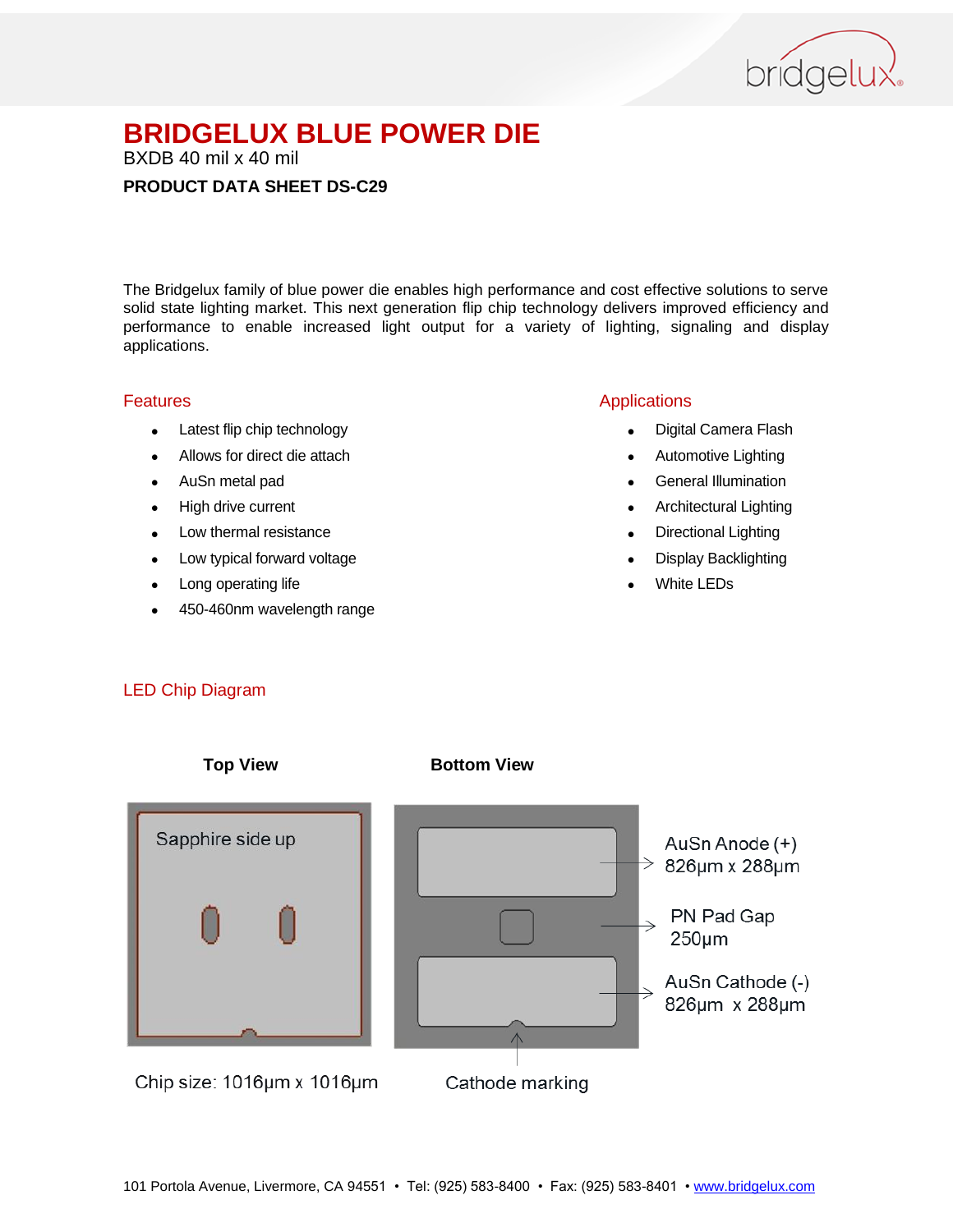BXDB 40 mil x 40 mil

#### Product Nomenclature

## **B X D B 4040 X X X – Y – Z**

Where:

|  |  | BXDB: Designates product family |
|--|--|---------------------------------|
|--|--|---------------------------------|

- 4040: Designates die size (40 mil x 40 mil)
- XXX: Designates dominant wavelength bin
- Y: Designates radiometric power bin
- Z: Designates forward voltage bin

#### Part Numbering and Bin Definitions

Bridgelux LED chips are sorted into the brightness and dominant wavelength bins shown below at  $I_f =$ 700 mA. Each blue tape contains die from only one brightness bin and one wavelength bin.

The forward voltage bins are 2.8-2.9 V (L1), 2.9-3.0 V (L2), 3.0-3.1 V (A1), 3.1-3.2 V (A2), 3.2-3.3 V (B1) and 3.3-3.4 V (B2). The maximum forward voltage ( $V_f$  max) = 3.4 V.

| <b>Dominant</b> | Power Bin M4     | <b>Power Bin M5</b> | <b>Power Bin M6</b> |
|-----------------|------------------|---------------------|---------------------|
| Wavelength      | $(900 - 950$ mW) | $(950 - 1000$ mW)   | $(1000 - 1050$ mW)  |
|                 |                  |                     |                     |
| 450 to 452.5nm  | BXDB4040450-M4-z | BXDB4040450-M5-z    | BXDB4040450-M6-z    |
| 452.5 to 455nm  | BXDB4040452-M4-z | BXDB4040452-M5-z    | BXDB4040452-M6-z    |
| 455 to 457.5nm  | BXDB4040455-M4-z | BXDB4040455-M5-z    | BXDB4040455-M6-z    |
| 457.5 to 460nm  | BXDB4040457-M4-z | BXDB4040457-M5-z    | BXDB4040457-M6-z    |

**Note:**  $z =$  "L1" for Vf bin of 2.8-2.9V;  $z =$  "L2" for Vf bin of 2.9-3.0V;  $z =$  "A1" for Vf bin of 3.0-3.1V;  $z =$ "A2" for Vf bin of  $3.1$ - $3.2V$ ;  $z =$  "B1" for Vf bin of  $3.2$ - $3.3V$ ;  $z =$  "B2" for Vf bin of  $3.3$ - $3.4V$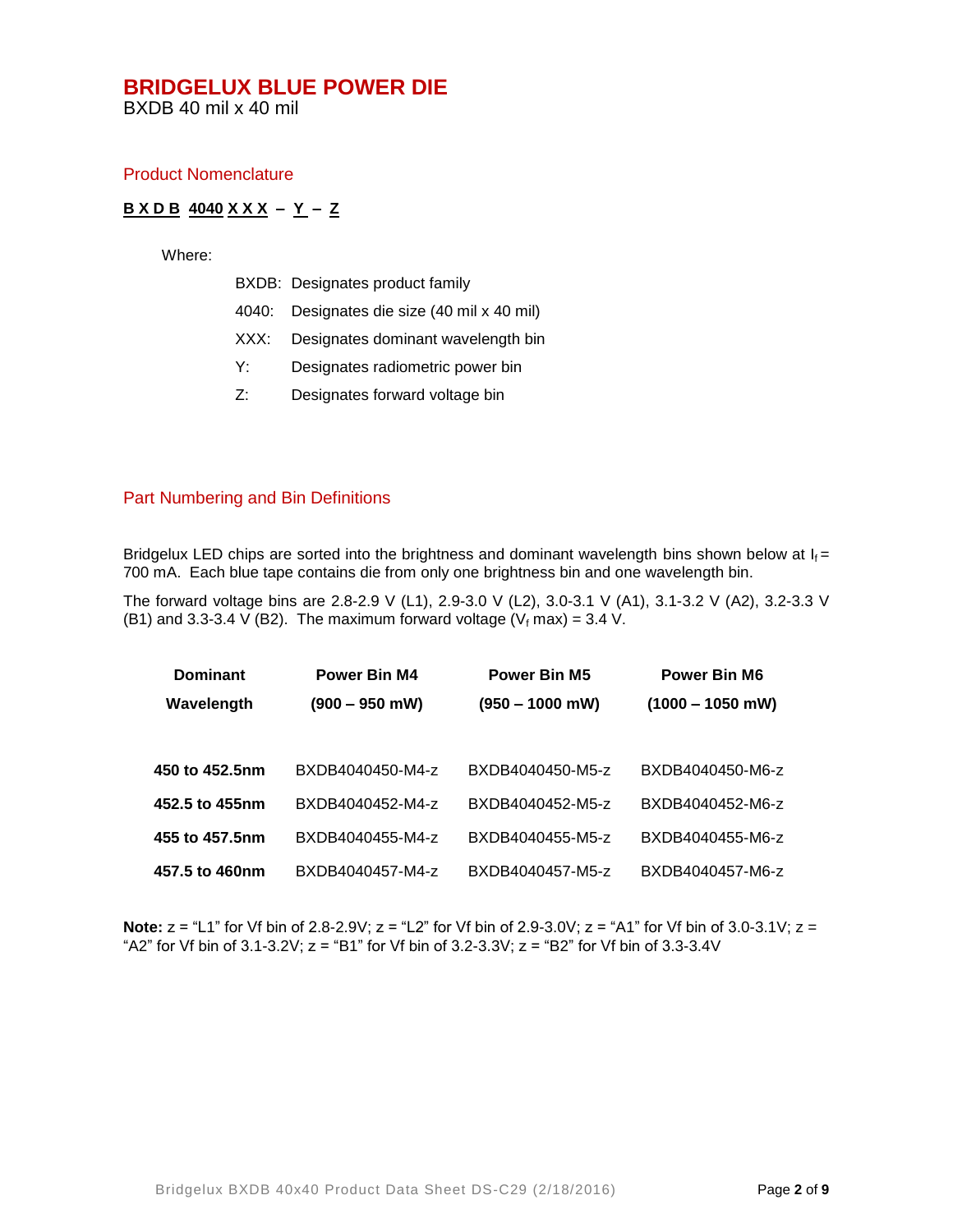## **BRIDGELUX Blue Power Die**

BXDB 40 mil x 40 mil

## Mechanical Dimensions

| Chip size          | $1016(\pm 25)$ µm × 1016( $\pm 25$ ) µm    |
|--------------------|--------------------------------------------|
| Wafer thickness    | $150(\pm 10)$ µm                           |
| Pad Gap            | $250(\pm 10)\mu m$                         |
| Anode Pad (AuSn)   | $826(\pm 10)\mu m \times 288(\pm 10)\mu m$ |
| Cathode Pad (AuSn) | 826(±10)µm X 288(±10)µm                    |

## Absolute Maximum Ratings

| Parameter                                      | Symbol  | <b>Maximum Rating</b>                    | <b>Condition</b>    |
|------------------------------------------------|---------|------------------------------------------|---------------------|
| DC Forward Current                             | $I_{f}$ | 1000 $mA^1$                              | $T_a = 25^{\circ}C$ |
| <b>Forward Voltage</b>                         | $V_f$   | 3.4V                                     | $I_f = 700$ mA      |
| Reverse voltage                                | $V_{r}$ | -5 $V$                                   | $T_a = 25^\circ C$  |
| <b>Reverse Current</b>                         | ı,      | $1.0 \mu A$                              | $V_r = -5 V$        |
| Junction Temperature                           | T,      | $150^{\circ}$ C                          |                     |
| Assembly Process Temp.                         |         | $325^{\circ}$ C for < 5 seconds          |                     |
| Storage Conditions (chip on tape) <sup>o</sup> |         | 0°C to $+40^{\circ}$ C ambient. RH < 65% |                     |

#### Notes:

- 1. Maximum drive current depends on junction temperature, die attach methods/materials, and lifetime requirements of the application.
- 2. Bridgelux LED chips are Class 1 ESD sensitive.
- 3. The typical spectra half-width of the BXDB4040 blue power die is < 25 nm.
- 4. Please consult the Bridgelux technical support team for information on how to optimize the light output of our chips in your package.
- 5. Brightness values are measured in an integrating sphere using silver plated single layer flip chip substrates without encapsulation.
- 6. Tapes should be stored in a vertical orientation, not horizontally stacked. Stacking of tapes can place excessive pressure on the bond pads of the LED.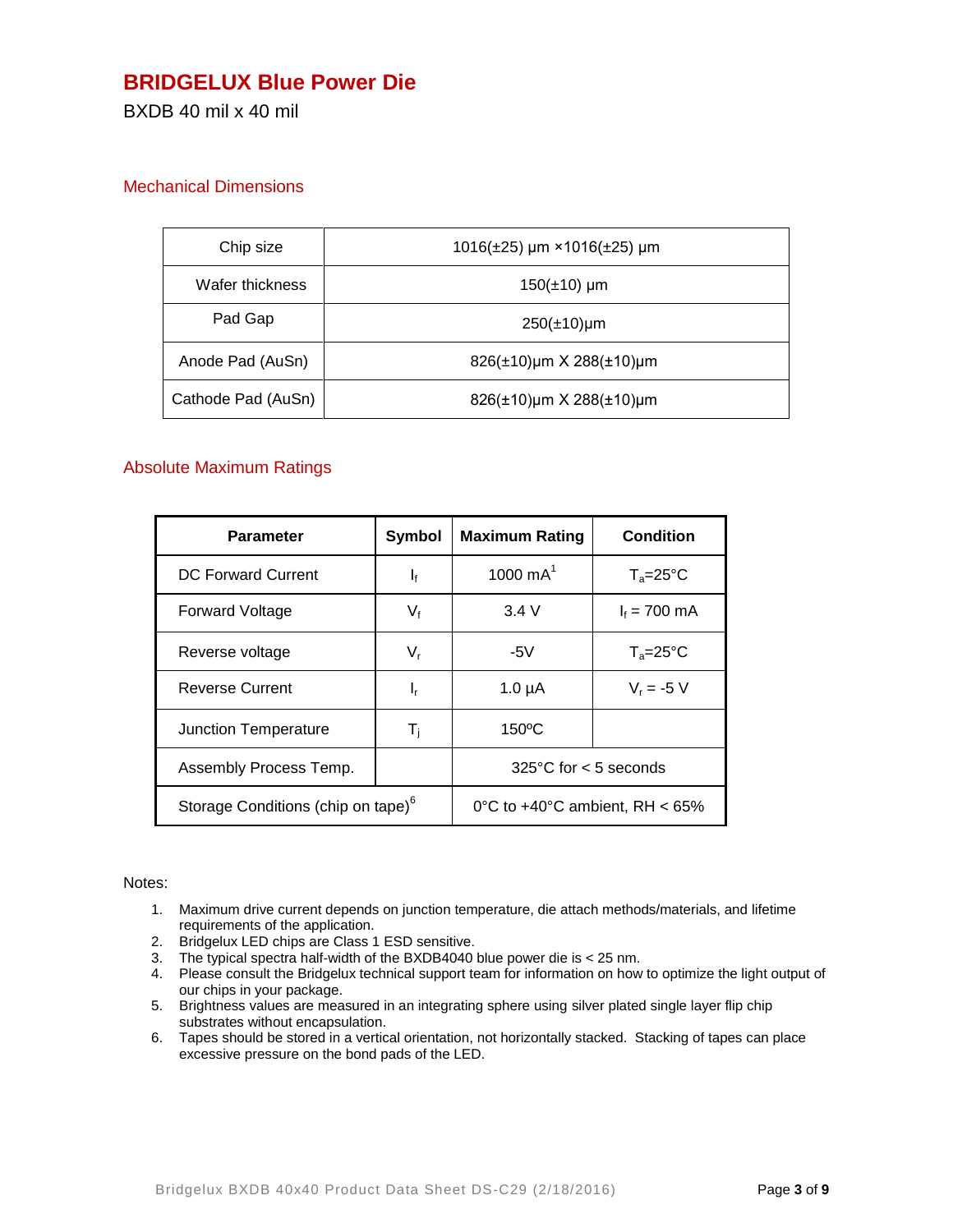## Environmental Compliance

Bridgelux is committed to providing environmentally friendly products to the solid state lighting market. Bridgelux BXDB4040 blue power die are compliant to the European Union directives on the restriction of hazardous substances in electronic equipment, namely the RoHS directive. Bridgelux will not intentionally add the following restricted materials to BXDB4040 die products: lead, mercury, cadmium, hexavalent chromium, polybrominated biphenyls (PBB) or polybrominated diphenyl ethers (PBDE).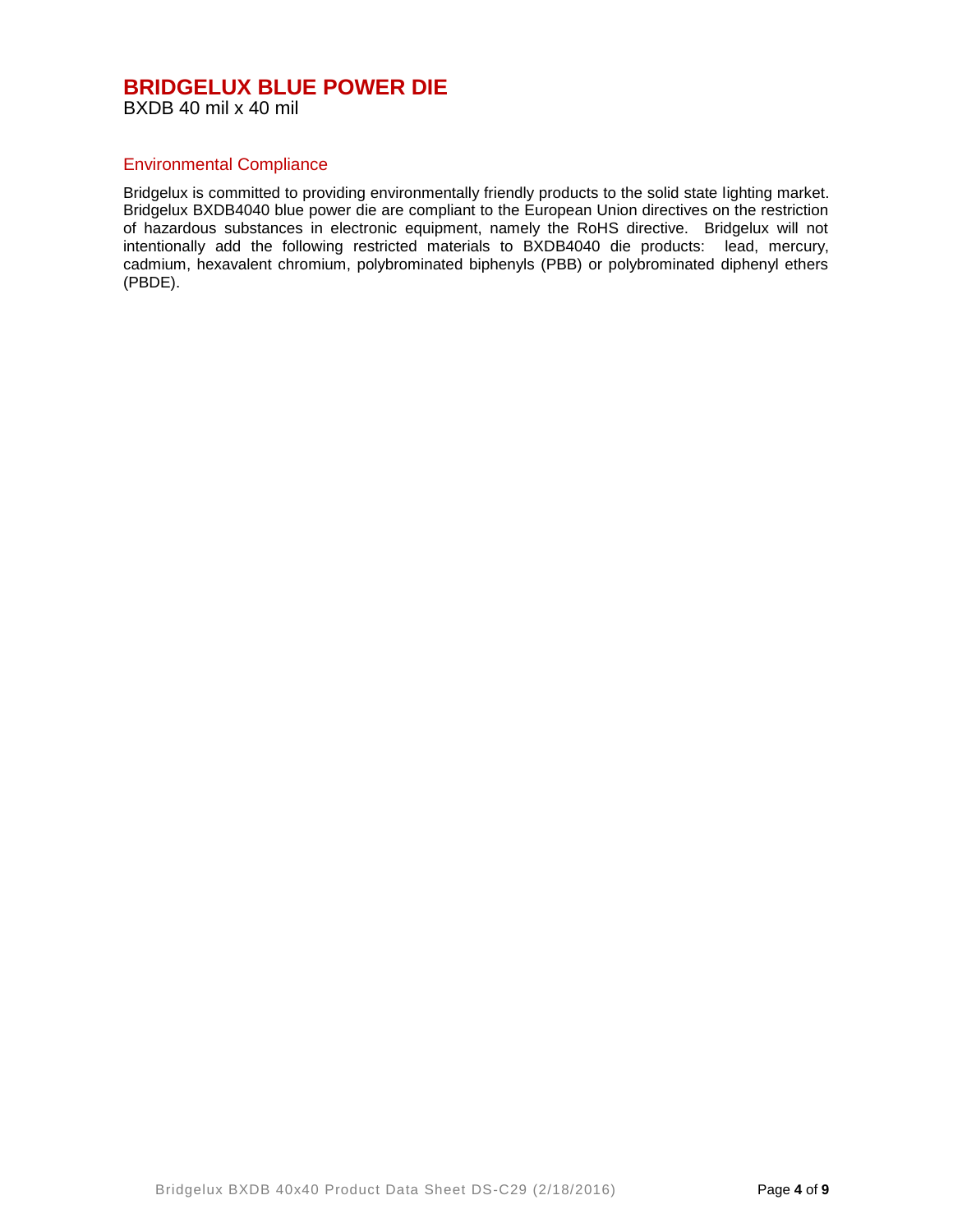## Performance vs. Current

The following curves represent typical performance of the BXDB4040 blue power die. Actual performance will vary slightly for different power, dominant wavelength and Vf bins.



Figure 1: Relative Luminous Intensity vs. Forward Current ( $T_i = 25^{\circ}C$ )



Figure 2: Forward Current vs. Forward Voltage  $(T_i = 25^{\circ}C)$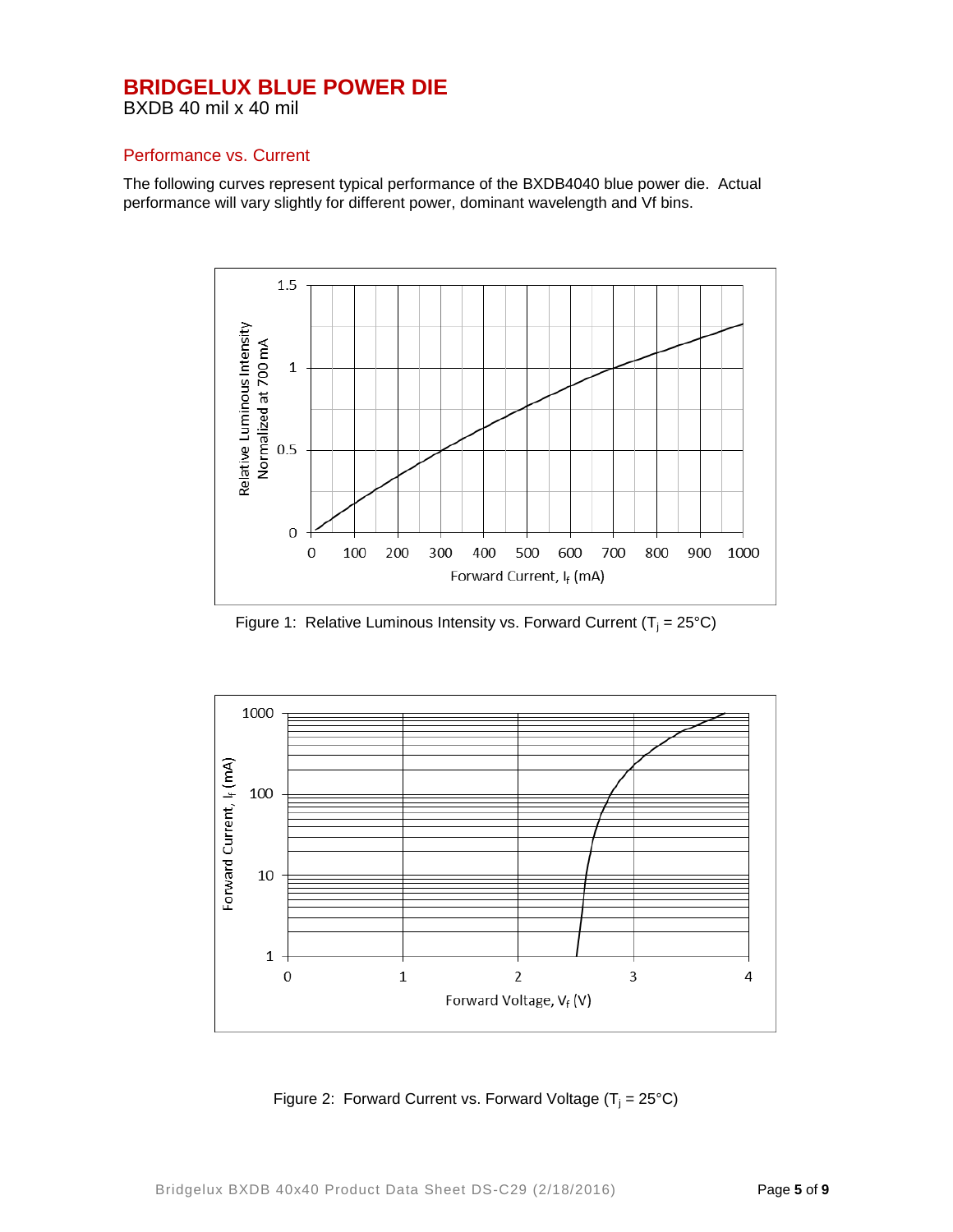BXDB 40 mil x 40 mil

## Performance vs. Junction Temperature

The following curves represent typical performance of the BXDB4040 blue power die. Actual performance will vary slightly for different power, dominant wavelength and Vf bins.



Figure 3: Forward Voltage Shift vs. Junction Temperature



Figure 4: Relative Light Intensity vs. Junction Temperature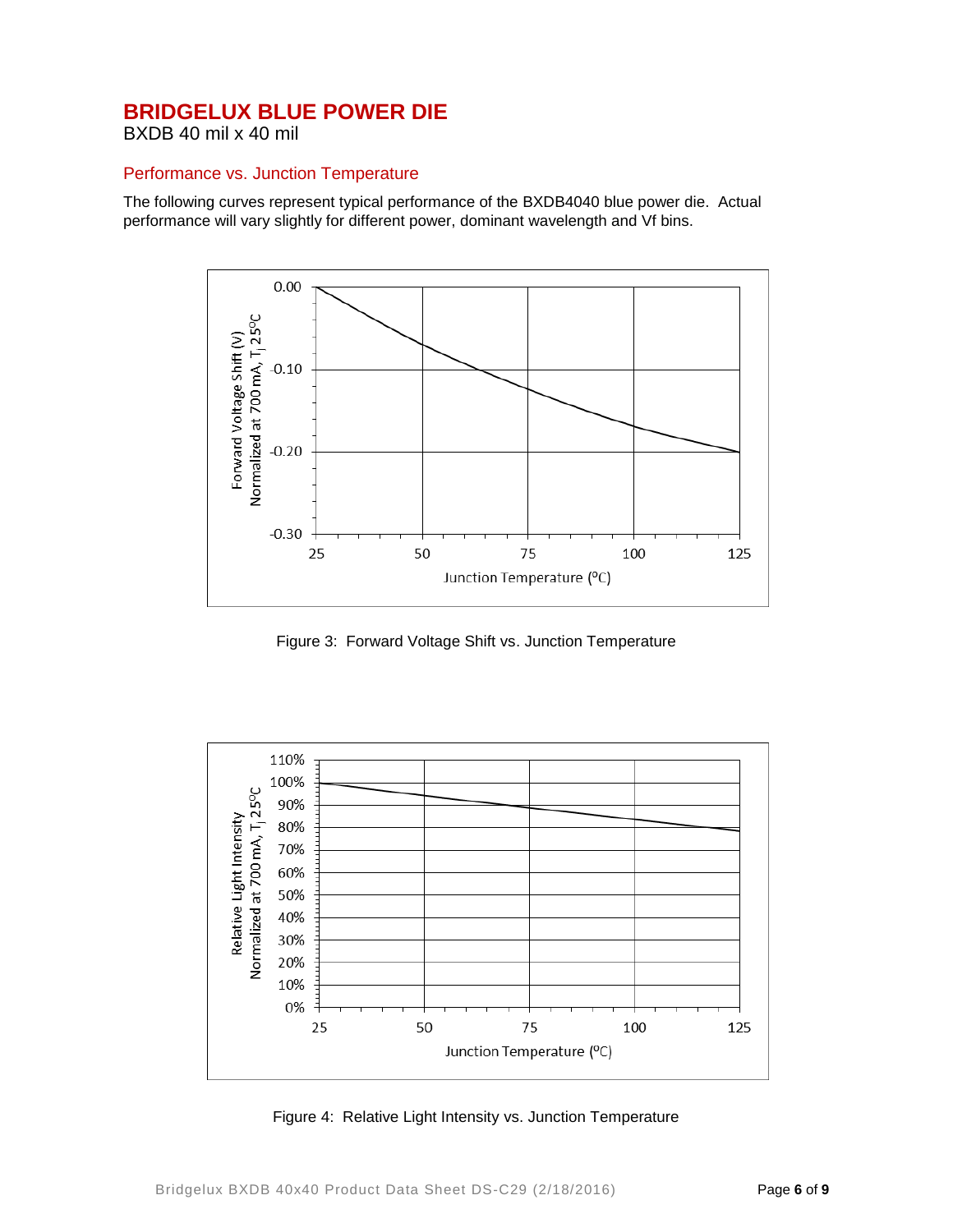BXDB 40 mil x 40 mil

#### Wavelength Shift

The following curves represent typical performance of the BXDB4040 blue power die. Actual performance will vary slightly for different power, dominant wavelength and Vf bins.



Figure 5: Wavelength Shift vs. Junction Temperature



Figure 6: Wavelength Shift vs. Forward Current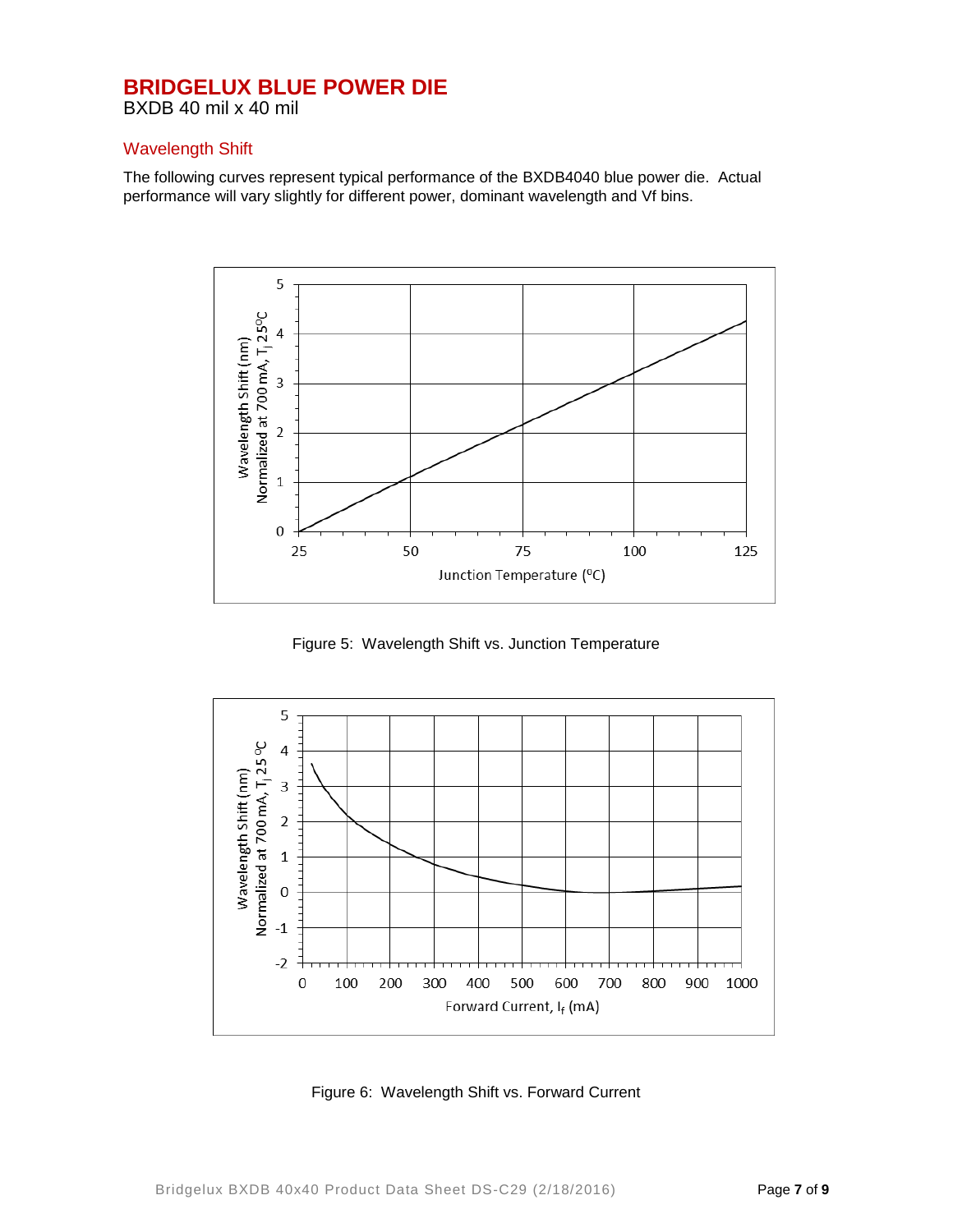Current De-rating Curves



Figure 7: Current Derating Curve vs. Ambient Temperature (derating based on T<sub>i</sub> max 150°C)